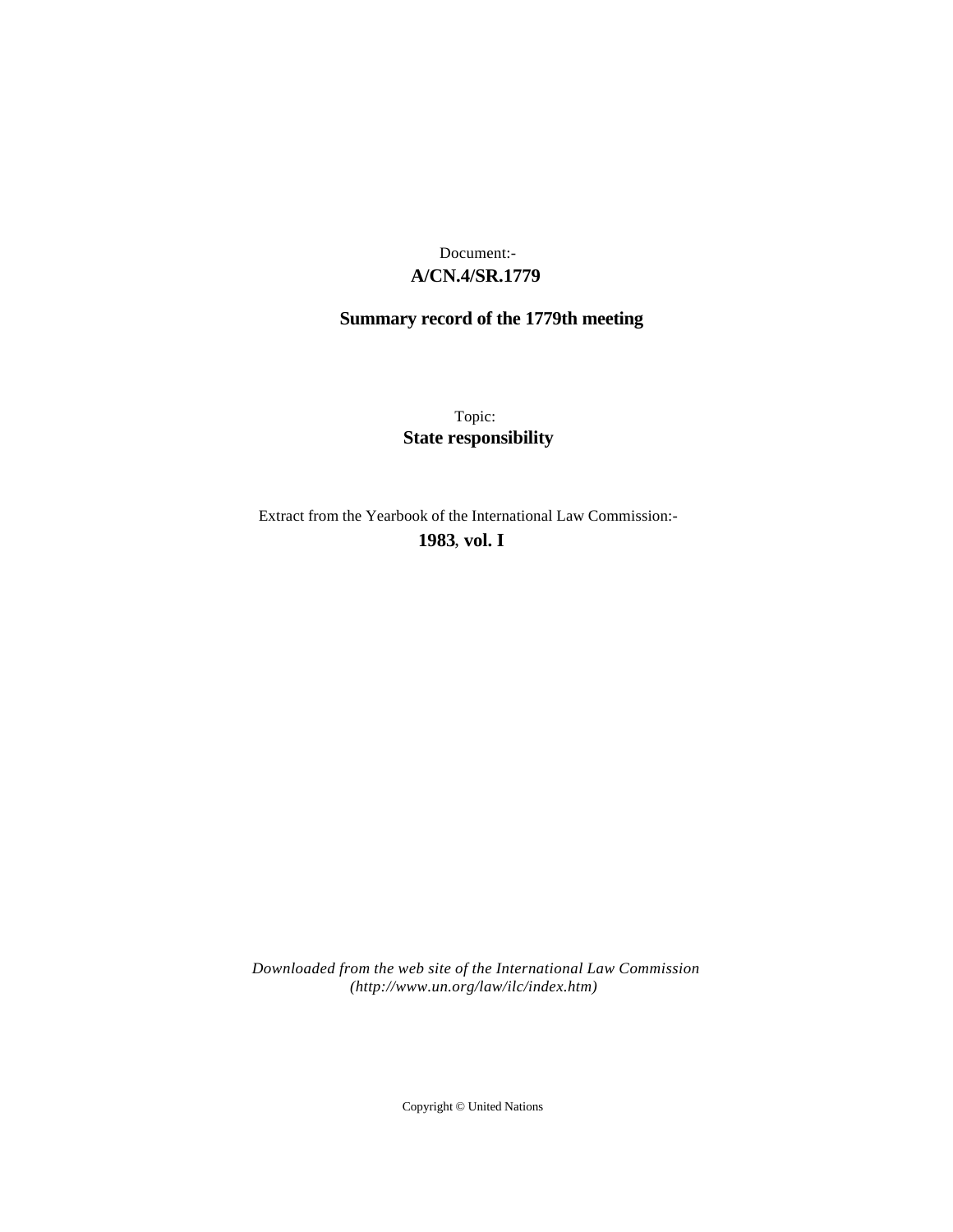basis, but it was mainly paragraphs 75-76, 79, 114 and 122-123 that went to the heart of the problem and would constitute a foundation for the edifice to be built. In that connection, he welcomed the views expressed by Mr. Jagota (1777th meeting) on the consequences of State responsibility, namely reparation, the suspension of relations, the breaking off of relations and armed or unarmed reprisals.

26. He noted that some of the terms used in the report were rather ambiguous and made it difficult to understand the propositions advanced. He was not sure that he had understood the distinguishing differences between countermeasures, reprisals, reciprocity and retaliation. Those terms should be defined more clearly, showing the different situations to which they applied. For example, if the diplomats of a sending State were subjected to unlawful measures, that State could take not only reciprocal measures, but also measures of retaliation; and the more dangerous case of reprisals might also arise.

27. He had no definite ideas on the method of work to be adopted but he thought the main point was to examine, with regard to both crimes and delicts, all the consequences of the relations between the injured State and the author State and of their relations with third States.

28. Mr. REUTER, associating himself with the tributes paid to the Special Rapporteur by members of the Commission, said that Mr. Jagota's analysis *(ibid.)* of the report had been particularly lucid, clear and forceful. He himself would comment only on methods of work and on the substance of the problem, which was the question of aggression.

29. He had always known that the Commission would devote much time and effort to the questions of international crimes and aggression, since at the current session it had before it the reports of Mr. Riphagen and Mr. Thiam, although, for the time being, it knew nothing about Mr. Thiam's future reports. Two considerations made him think that the Commission should begin by studying the general régime of delicts and then consider that of crimes, before going on to the particular case of aggression, which would, of course, have all the legal consequences of the first two categories of wrongful acts, Although its Statute did not require it to reach agreement in every case, it was a fact that the Commission had always reached compromises on the drafts it prepared. In the present case, it would be more difficult to agree on the consequences of aggression than on those of other international crimes, and more difficult to agree on the consequences of crimes than on those of delicts. The Commission should therefore begin with the question on which positions were the least clear-cut. The Sixth Committee would probably forgive the Commission for not agreeing on the question of aggression and, despite the difficulties to which he had just referred, he thought the Commission should begin by considering that question. He hoped that at its next session the Commission would have before it simultaneously reports by Mr. Riphagen and Mr. Thiam and that those reports would be submitted on time. He emphasized the need to

co-ordinate the study of those two reports; that was a task which the Commission, a technical body, could not avoid.

30. With regard to aggression, he believed that as things stood at present only the United Nations had the right to establish that an act of aggression had been committed and to determine its legal consequences. Did the States parties to the dispute also have that right, with all the ensuing legal consequences? Some held that they did, and it was a fact that State sovereignty remained one of the pillars of the international order. But he could not help noting that, for the past 25 years, the world had been continually torn by armed conflicts and the United Nations had never established that such acts had been committed. What was even more important was that no State which was a party to a dispute and which had established that an act of aggression had occurred had ever drawn the logical consequences of that act. Ideological differences of opinion might, of course, have prevented the Security Council from finding that an act of aggression had been committed, but it must be recognized that, in many armed conflicts, the legal position was not clear and that a State might, in good faith, consider that another State was the aggressor.

31. What was more important than anything else was not so much the sanctions to be imposed as the restoration of peace. In many cases, it would be disastrous for the United Nations to establish that aggression had occurred. The States concerned had often shown great wisdom and had limited the advantages they could have derived from their military superiority. That being so, he agreed that the United Nations could establish that an act of aggression had occurred, with all the ensuing consequences such as reparation or sanctions, but he could not agree that the same consequences followed from determination of such an act by one of the States parties to a dispute. If the Commission had to provide for strict measures to punish aggressors, it must not treat a finding by the United Nations in the same way as a finding by a State. Did any member of the Commission believe that resort to arms automatically showed which State had been attacked? As to the problem of self-defence, he wondered what the critics of the United Nations proposed as a substitute for that institution.

*The meeting rose at 12.55p.m.*

### **1779th MEETING**

#### *Friday, 10 June 1983, at 10 a.m.*

#### *Chairman:* Mr. Laurel B. FRANCIS

*Present:* Mr. Balanda, Mr. Barboza, Mr. Calero Rodrigues, Mr. Diaz Gonzalez, Mr. El Rasheed Mohamed Ahmed, Mr. Evensen, Mr. Flitan, Mr. Jacovides, Mr. Jagota, Mr. Koroma, Mr. Lacleta Munoz, Mr. Mahiou, Mr. Malek, Mr. McCaffrey, Mr. Ni, Mr. Ogiso, Mr. Quentin-Baxter, Mr. Razafindralambo, Mr.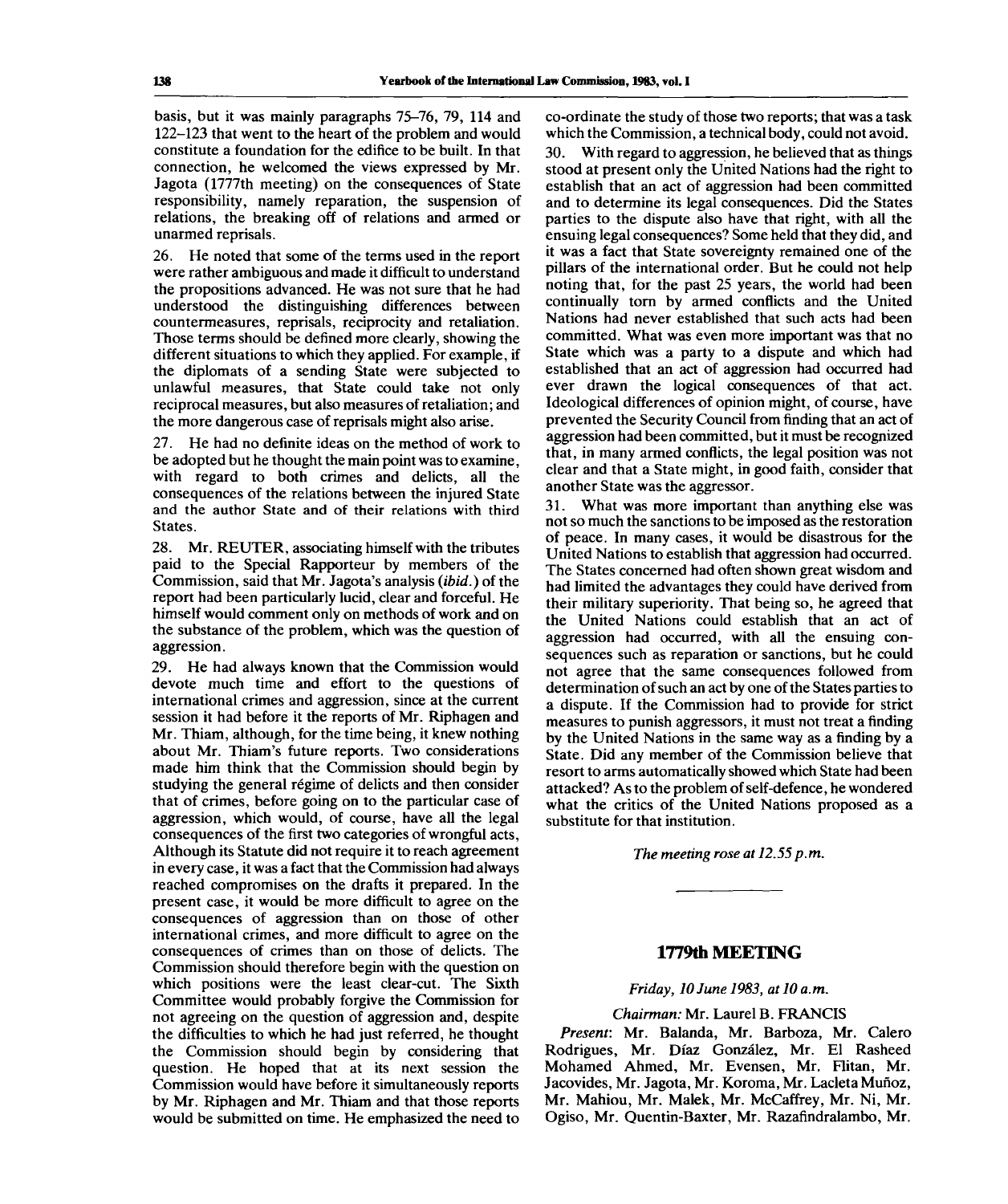Reuter, Mr. Riphagen, Sir Ian Sinclair, Mr. Stavropoulos, Mr. Sucharitkul, Mr. Ushakov.

#### **State responsibility** *(continued)* **(A/CN.4/354 and Add.2 and 2,<sup>1</sup> A/CN.4/362,<sup>2</sup> A/CN.4/366 and Add.l,<sup>3</sup> ILC(XXXV)/Conf .Room Doc.5)**

[Agenda item 1]

### *Content, forms and degrees of international responsibility (part 2 of the draft articles)<sup>4</sup>*  **(continued)**

FOURTH REPORT OF THE SPECIAL RAPPORTEUR *(continued)*

1. Mr. OGISO congratulated the Special Rapporteur on a detailed report on a topic that was difficult because it encompassed almost every aspect of international legal relations. The fourth report (A/CN.4/366 and Add.l) would none the less have been easier to understand, and would perhaps have facilitated the Commission's discussion, if it contained draft articles on which members could make their observations.

2. In paragraph 80 of the report, the Special Rapporteur rightly emphasized that reprisals were generally considered as admissible only in limited forms and in limited cases, and that the nature of the internationally wrongful act and the nature of the right of the author State infringed by the reprisals were relevant in that context. While he was in general agreement with that statement, it might have been more satisfactory to define the limitations more clearly, since reprisals were rendered legitimate only in so far as they were intended to uphold the rights of the injured State under international law and were a form of self-help. Clearly, they were open to abuse by virtue of the fact that it was the injured State itself which determined, in the first instance, their admissibility and extent. The Commission should bear that factor in mind and exercise caution in drafting the relevant articles. Indeed, draft articles that were not sufficiently precise could act as an invitation to escalate countermeasures and eventually deprive of all meaning the concept of the international legal order.

3. The Special Rapporteur went on to express doubts as to the existence of any clear-cut rule on armed reprisals, pointing out in paragraph 81 that, inasmuch as armed reprisals were prohibited, the prohibition would be covered by draft articles 4 and 5 as proposed in his third report  $(A/CN.4/354$  and  $Add.1$  and  $2)$ .<sup>5</sup> However, the

draft articles in question did not seem sufficiently explicit in that regard. Under the United Nations regime, the use of force, except when based on a decision or recommendation by the competent United Nations organs, was admissible only under the provisions of Article 51 of the United Nations Charter, which dealt exclusively with the question of self-defence and reprisals as a form of selfhelp. If a special draft article on reprisals was to be inserted in part 2 of the draft, as suggested by the Special Rapporteur, it should stipulate clearly that armed reprisals were not admissible. On the matter of belligerent reprisals, the Special Rapporteur had exercised caution and reached the sound conclusion, in paragraph 88, that that particular field should be excluded from the scope of part 2 of the present draft. Clearly, it would be more appropriate to deal with belligerent reprisals under the law relating to armed conflicts.

4. Paragraph 77 of the report discussed the difficulty of identifying the injured State in the event of an alleged breach of an obligation arising from a multilateral convention, the inference being that, in principle, reprisals were an admissible response to a breach of a treaty obligation, including breaches of multilateral conventions, in so far as the consequences of the reprisals did not affect objective regimes. This conclusion was expressed elsewhere in the report, but the Special Rapporteur also submitted that the difficulty of identifying which State was the victim of a breach of a multilateral treaty obligation was a real one, given the intricate network of rights and obligations established by such conventions. Moreover, in reality, States did not first consider whether a treaty established an objective régime before they proceeded to negotiate inter-treaty relationships. Personally, he considered that the introduction of the concept of objective régimes, which had no established content under international law, would simply create confusion in the draft articles and in State practice, inasmuch as the criteria proposed did not seem sufficiently practical. Indeed, the complex legal relationships existing under multilateral treaties could tend to increase the difficulty of ascertaining the proportionality of reprisals and the concept of objective regimes would thus make it even more imperative to provide for a dispute-settlement procedure in part 3 of the draft.

5. With regard to regional objective regimes, it should be noted that some of them, whether or not they were called objective, had close links with universal régimes, as in the case of regional arrangements or agencies for matters relating to the maintenance of international peace and security, as provided for in Article 52 of the Charter. However, it had to be remembered that no collective decision by the States parties to a regional régime could render admissible any reprisals of a type not allowed under the relevant universal régime.

6. In view of the importance of exercising the utmost caution, the Commission might wish to consider whether proportionality should be the sole substantive requirement for reprisals to be made admissible in cases of breaches of obligations arising from bilateral treaties, for example. Perhaps other procedural requirements, such as

<sup>1</sup> Reproduced in *Yearbook. . . 1982,* vol. II (Part One).

<sup>2</sup> Reproduced in *Yearbook. . . 1983,* vol. II (Part One).

<sup>3</sup>  *Idem.*

<sup>4</sup> Part 1 of the draft articles (Origin of international responsibility), articles 1 to 35 of which were adopted in first reading, appears in *Yearbook . . . 1980,* vol. II (Part Two), pp. *30 etseq.*

<sup>&</sup>lt;sup>5</sup> See 1771st meeting, para. 2.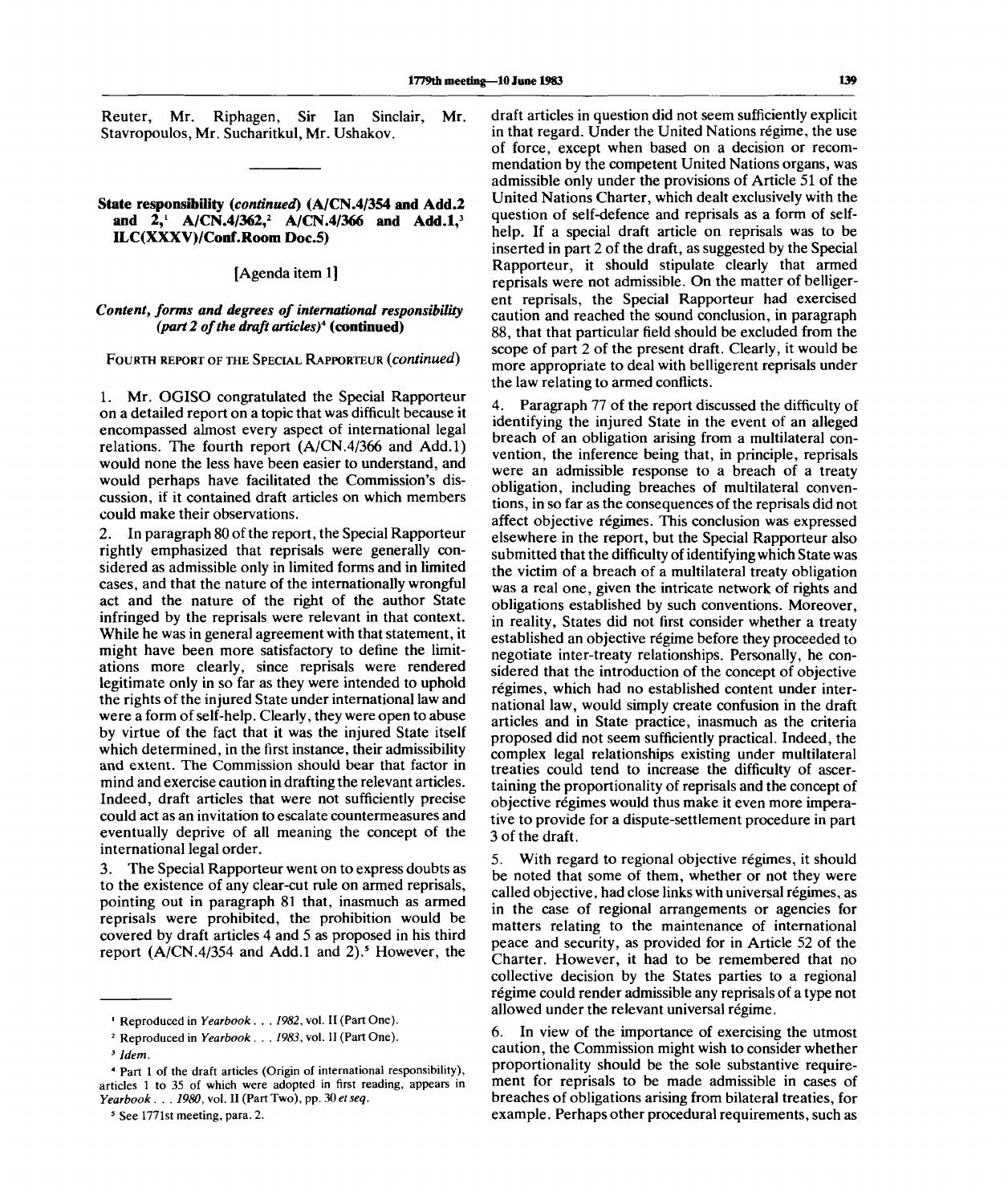the exhaustion of other dispute-settlement procedures before taking reprisals, or advance notification of such measures, should be considered. Procedural mechanisms of that kind could help to avoid the escalation of countermeasures.

7. He was not sure that the tests of proportionality referred to in paragraph 123 of the report, namely that reprisals should be "not clearly disproportionate" or not "manifestly disproportional", were suitable. They would tend to widen the area of admissibility, since the extent of proportionality was determined in the first instance by the State initiating the act of reprisal. The concept of proportionality traditionally used in international law would be preferable.

8. It should always be borne in mind that the basic difference between the concept of armed reprisals and the concept of self-defence was that self-defence was a lawful act under customary international law and under the Charter of the United Nations, whereas a reprisal was an act which became lawful solely for the purpose of upholding the rights of the injured State.

9. As to the implementation of international responsibilities and the settlement of disputes, the Special Rapporteur had expressed doubts in paragraph 42 of the report regarding the willingness of States to accept that questions relating to the interpretation and application of secondary rules should be isolated from the interpretation and application of the primary rules concerned. If that was so, the Commission would be faced with the problem of harmonizing any dispute-settlement procedures in part 3 of its draft with those already existing under multilateral or bilateral treaties setting out primary rules. One solution to the problem would be to respect the disputesettlement procedures established by existing bilateral or multilateral treaties and to provide that the arrangements in part 3 would apply only when procedures were not to be found in existing regimes.

10. Lastly, he shared the view expressed in paragraph 65 of the report that it was unlikely that States would accept a legal rule along the lines of article 19 of part 1 of the draft articles in the absence of an independent and authoritative establishment of the facts and the applicable law. That applied equally to cases involving other internationally wrongful acts. The history of the United Nations included many cases in which the Security Council had failed to establish even the facts of a dispute before considering the substantive aspects, for reasons that were all too well known.

11. Mr. RAZAFINDRALAMBO said that, in the opening paragraphs of chapter II of the fourth report (A/CN.4/366 and Add.l), the Special Rapporteur pointed out that parts 2 and 3 of the draft were to be concerned with secondary and tertiary rules. However, the first sentence of paragraph 39, which had already caused other members of the Commission to voice serious reservations, suggested that, for the time being, the Special Rapporteur intended to proceed no further with the study of secondary rules and to concentrate instead on the elaboration of provisions on the implementation of international responsibility, in other words part 3 of the draft. Naturally, no one disputed the special importance of matters relating to the specific implementation of secondary and tertiary rules of State responsibility. Indeed, when a similar problem had arisen in respect of the draft Code of Offences against the Peace and Security of Mankind, virtually every member of the Commission had acknowledged the need to provide for effective implementation measures. Moreover, who would venture to reproach the Special Rapporteur for stressing, in paragraph 37, the importance of a settlement of the original dispute based on fact and law relating to the primary rules? Nor could it be denied that no State would agree to the existence of an internationally wrongful act being established unilaterally by a single State. However, he doubted whether a statement of those obvious truths necessarily led to the conclusion, as submitted by the Special Rapporteur in paragraph 45, that the Commission "should give early consideration to the question of the settlement of disputes". Even from a purely methodological standpoint, there was no obvious reason, at the present stage, for discontinuing the elaboration of part 2 of the draft. Such an attitude could be seen as incompetence on the part of the Commission and would be poorly received by the General Assembly.

12. Moreover, part 3 was not necessarily a sort of *sine qua non* for the viability of part 2. It was hardly necessary to point out that the implementation of State responsibility was already governed by a host of institutional and treaty procedures for the settlement of disputes. The Special Rapporteur himself had referred, in that connection, to the settlement machinery provided for in the Charter of the United Nations. Everyone was aware of the crucial role played by the ICJ in applying and interpreting the principles of international law, and of the remarkable contribution of international arbitration bodies, an apt illustration of which was provided by the Special Rapporteur in paragraph 103 in connection with countermeasures. Would the traditional machinery, which had thus demonstrated its ability to function properly, if not always effectively, be unsuitable in the present instance? The Commission could not avoid that kind of problem indefinitely and it must find a satisfactory solution when the time came.

13. In any event, the Commission should for the time being set about making the choices and providing the guidelines that the Special Rapporteur needed in order to continue his work. Yet it was difficult to see how the Commission could assist the Special Rapporteur, in view of the fact that his fourth report chiefly covered elements relating to part 2 of the draft. He did not recall having heard anything in the course of the discussion that would help to give some idea of the forms and procedures for dispute settlement to be dealt with in the future part 3.

14. In connection with international crimes, the Special Rapporteur implicitly acknowledged, in paragraphs 50- 51 of the report, the need for a "categorization" both of internationally wrongful acts and of international crimes, adding at the same time that "one might at least establish a minimum common element. . . applicable to all crimes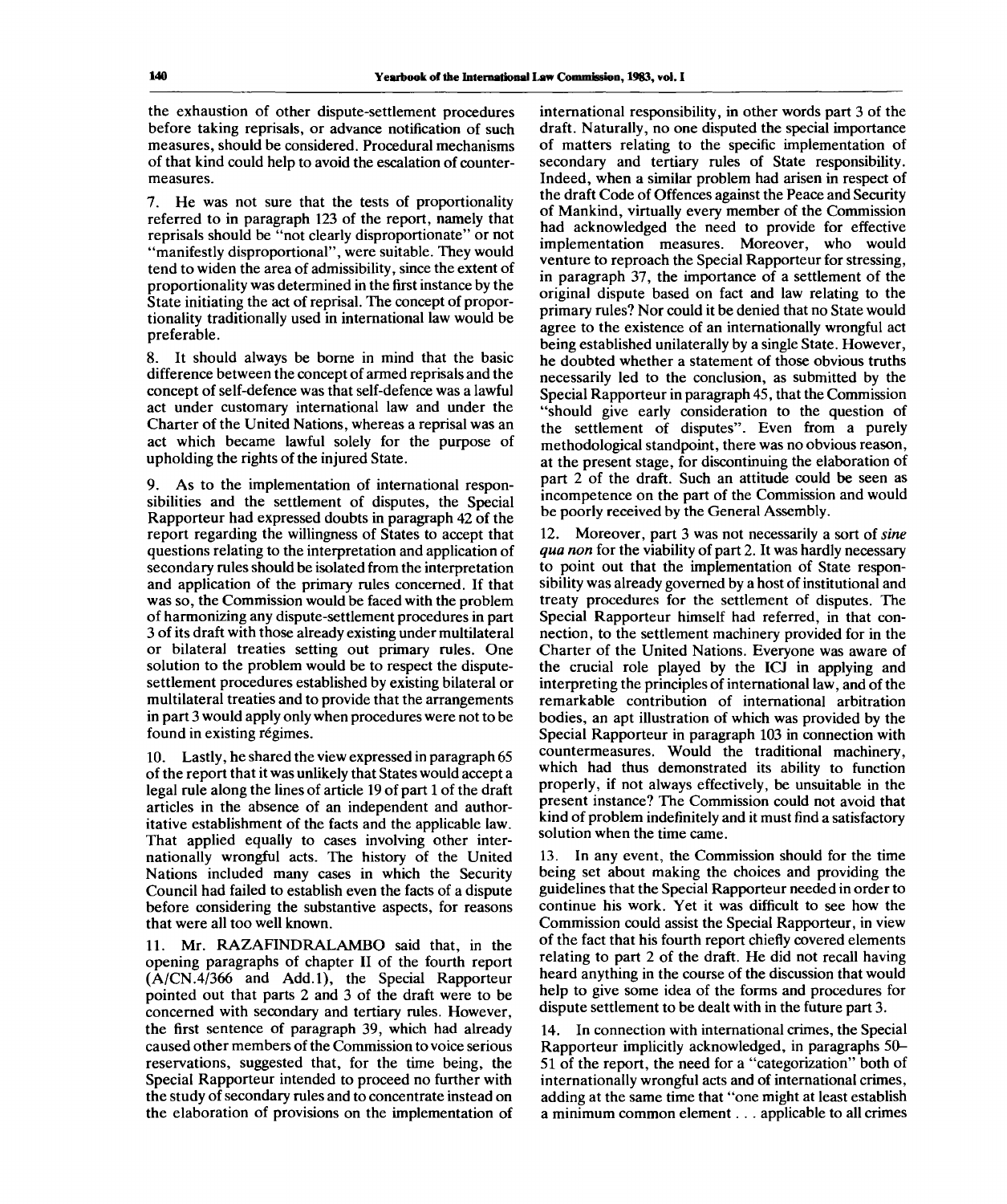and based on the . . . mutual solidarity of all States other than the author State". Hence, it was surprising to see that the Special Rapporteur reached the conclusion, in paragraph 55, that aggression should not be covered by an article in part 2. The act of aggression was particularly odious, but it was cited in article 19 of part 1 merely as one example of a grave violation of an obligation of essential importance for the maintenance of international peace and security. In 1950, the Commission itself had defined it as a "crime against peace", in the same category as war crimes and crimes against humanity.<sup>6</sup> Why then should aggression be singled out from other international crimes? Moreover, in listing the common elements of international crimes in paragraphs 59-62 of the report, the Special Rapporteur did not suggest any exception to the rule, and draft article 6 as proposed in the third report (A/CN.4/354 and Add. 1 and 2)<sup>7</sup> implicitly covered acts of aggression. It was perfectly understandable that, at the previous meeting, Mr. Reuter had said that he had no objection to the question of aggression being dealt with in the draft. For his own part, he did not wish to dwell on the question of self-defence, which was simply one aspect of the question of aggression and came under the heading of countermeasures, since he agreed with the members who had already commented in that regard.

The report discussed at considerable length the subject of identification of the injured State and, in doing so, introduced the concept of the "objective regime". Indeed, it was difficult to pinpoint the concept of the injured State. The nature of the problem was set out in paragraph 75, but not until paragraph 123 were any answers provided. Nevertheless, he would willingly subscribe to the definition contained in that paragraph and would endorse the enumeration of the rights and obligations attributed to the injured State by the Special Rapporteur. However, in order to maintain a balance, why not at the same time give a definition of the author State, or even of the third State? The Commission knew only too well where the unproductive exercise of establishing definitions which were too precise, yet also necessarily incomplete, could lead. The simplest solution might be to follow the example of the Special Rapporteur, who in draft articles 1, 2 and 6 confined himself to setting out the rights and obligations of the parties to the primary legal relationship and to the new secondary legal relationship. Any clarifications needed could be provided in the form of commentaries.

16. As to paragraph 79, concerning the content of the new legal relationships arising out of international delicts, he experienced doubts regarding the category of internationally wrongful acts to which the three types of relationship contemplated (reparation, suspension or termination of existing relationships, and measures of

6 Principle VI of the "Principles of International Law recognized in the Charter of the Nurnberg Tribunal and in the Judgment of the Tribunal", adopted by the Commission at its second session *(Yearbook . . . 1950,* vol. II, pp. 376-377, document A/1316, paras. 110-124).

self-help) applied. The first sentence of paragraph 84 did little to dispel those doubts. In effect, the types of relationship envisaged appeared to be common to all internationally wrongful acts, whether they were regarded as crimes or delicts. As had already been pointed out, the unitary nature of the concept of responsibility should not be forgotten. It was that basic characteristic that accounted for the similarities underlying the three topics assigned to Mr. Riphagen, Mr. Thiam and Mr. Quentin-Baxter as Special Rapporteurs.

17. He shared Mr. Mahiou's view (1778th meeting) that the topics of State responsibility and the draft Code of Offences against the Peace and Security of Mankind could be regarded as constituting two sides of the same coin and as representing, *mutatis mutandis,* two forms of responsibility leading to civil action and criminal action, respectively. In the first case, the injured State was entitled to demand reparation, whereas the second case called for the imposition of punishment. On the basis of that fundamental distinction, it was possible to define sufficiently clearly the scope of the two forms of responsibility and to reduce the risks of duplication to a reasonable extent, although some degree of overlap seemed inevitable, and even desirable, if only in the matter of establishment of the facts.

18. Lastly, he hoped that the views expressed during the discussion would enable the Special Rapporteur to make headway and to submit, at the following session, a structured and complete set of articles constituting part 2 of the draft.

19. Mr. McCAFFREY congratulated the Special Rapporteur on his penetrating, thoughtful and very useful report (A/CN.4/366 and Add.l), which provided a sound basis for a quantum leap forward in the Commission's work on the consequences of State responsibility.

20. In paragraph 45 of the report, the Special Rapporteur submitted that the Commission should give early consideration to the question of dispute settlement, in other words to the possible content of part 3 of the draft. Indeed, there were a number of reasons for doubting the efficacy of parts 1 and 2 in the absence of some mechanism for determining whether an internationally wrongful act had in fact been committed. The whole enterprise presupposed a breach of a primary rule but, in most cases of any significance, no State would admit to having committed such a breach. A State accused of having committed an internationally wrongful act would not accept the demands and countermeasures of the allegedly injured State on the basis of the latter's unilateral determination that such an act had been committed. Similarly, the allegedly injured State would not agree that it could make demands and take countermeasures solely on condition that the alleged author State acknowledged that it had committed an internationally wrongful act.

21. As the Special Rapporteur had pointed out in paragraph 65, that situation was illustrated by the fact that it had proved necessary to include procedures for the settlement of disputes in the Vienna Convention on the Law of Treaties in connection with the invocation of *jus*

<sup>7</sup> See 1771st meeting, para. 2.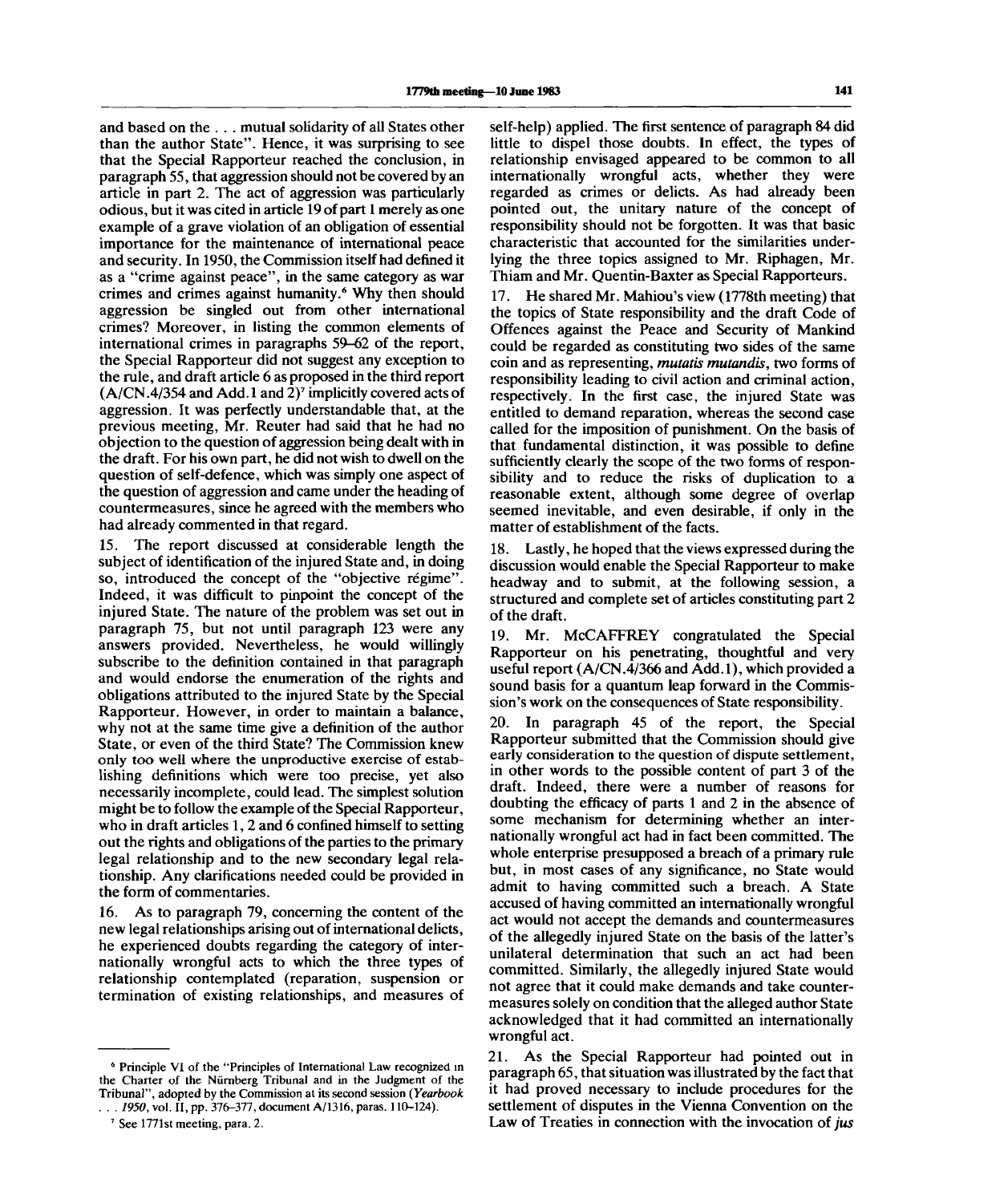*cogens* as a ground for invalidating a treaty. Consequently, the dispute-settlement procedure to be provided for in part 3 should not focus solely on the legal consequences of an alleged internationally wrongful act, thereby assuming that such an act had occurred. Rather, the procedure would have to begin by determining whether an internationally wrongful act had actually occurred. The elaboration of such provisions in part 3, while it might await the completion of part 2, seemed essential for the efficacy of the draft articles as a whole.

22. As to the ultimate form of the draft articles, the Commission normally envisaged its work as a process of codification and progressive development of law, rather than as an attempt to produce instruments that would be acceptable to States, regardless of whether or not they reflected current or developing international law. Observers also took such a view of its work. Accordingly, it might be futile to opt for nothing more than endorsement of rules on State responsibility as "guidance" for States and international bodies. However, States were more likely to accept parts 1 and 2 of the draft if they knew that the rules contained therein could not be used against them unless they submitted to a dispute-settlement procedure. Therefore, while the first option, namely that of a general convention, would be the normal outcome, it none the less might be worth considering whether the Commission should recommend that the final form of the draft articles should be as rules to be accepted in a convention, the option mentioned in paragraph 44 of the report.

23. It was pointed out in paragraph 46 that neither judicial decisions nor the teachings of publicists went into the details of the legal consequences of internationally wrongful acts. Consequently, it fell largely to the Commission to construct a system into which all the seemingly myriad combinations of wrongful acts and effects that comprised the topic of State responsibility could be fitted. The report represented an admirable effort to achieve that aim. The Special Rapporteur had begun by making a basic distinction between international crimes and international delicts, a distinction which reflected the one originally drawn in article 19 of part 1 of the draft.

24. However, the utility and accuracy of the term "international crime" in the present topic was questionable. While the term might be appropriate in the context of the draft Code of Offences against the Peace and Security of Mankind, which dealt with crimes against humanity and war crimes, it should be remembered that the purpose of the distinction between international crimes and international delicts was to help determine the consequences of an internationally wrongful act for the author State, the victim State and third States. An international crime, unlike an international delict, was of fundamental importance and therefore had legal consequences not only for the injured State but also for the international community as a whole. Hence, it was that *erga omnes* character which was the main distinguishing feature of international crimes.

25. In a celebrated dictum in its Judgment of 5 February

1970 in the Barcelona Traction case,<sup>8</sup> the ICJ had spoken, not of international crimes, but of "obligations of a State towards the international community as a whole", as distinct from "those arising vis-à-vis another State... .", and had observed that: "In view of the importance of the rights involved, all States can be held to have a legal interest in their protection . . .." Given the fact that part 2 also sought to define for whom the legal consequences of an internationally wrongful act ensued, it might be preferable to draw a distinction between obligations which were *erga omnes* in character and those which were not. That was essentially the approach proposed by the Special Rapporteur in distinguishing, in respect of international delicts, the "normal" bilateral situation from objective régimes. Moreover, since the Commission had rightly decided to avoid the formulation of primary rules, it should not become embroiled in the intractable political issues entailed in determining which norms of international law created obligations *erga omnes.* In his view, even draft article 19 of part 1 had fallen victim to that temptation because it cited examples of situations from which an international crime could result, although the commentary made it clear that the nature of such serious breaches was a matter to be determined by the serious breaches was a matter to be determined by the<br>international community as a whole.<sup>9</sup> Consequently, the Commission should specify, in part 2, the consequences of various categories of internationally wrongful acts, but it should resist any temptation to specify the consequences of breaches of individual primary rules.

26. In paragraphs 59-62 of the report, the Special Rapporteur identified four elements common to all international crimes. The first and most important element, namely the *erga omnes* character of the breach, none the less involved a somewhat blurred concept that should be brought more sharply into focus if the concept itself was to be of any real value for the purposes of part 2. A number of questions remained unanswered. For example, who was to establish whether a given act amounted to an international crime, and how was that to be established? Secondly, did the *erga omnes* character of the breach mean that any State could take unilateral enforcement measures?

27. With regard to the first question, the commentary to article 19 of part 1 of the draft made it plain that the international community as a whole was to determine whether a particular act amounted to an international crime, and that international community consisted, not simply of a majority of States, but of all the essential components of that community. The commentary was also instructive with regard to the method to be adopted for making that determination, since it affirmed that the existence of an international crime should always be established by an international instance, either the Security Council or the ICJ. With regard to the second

<sup>8</sup>  *Barcelona Traction, Light and Power Company, Limited, Second Phase, I.C.J. Reports 1970,* p. 32, para. 33.

<sup>9</sup>  *Yearbook . . . 1976,* vol. II (Part Two), p. 119, para. (61) of the commentary to article 19.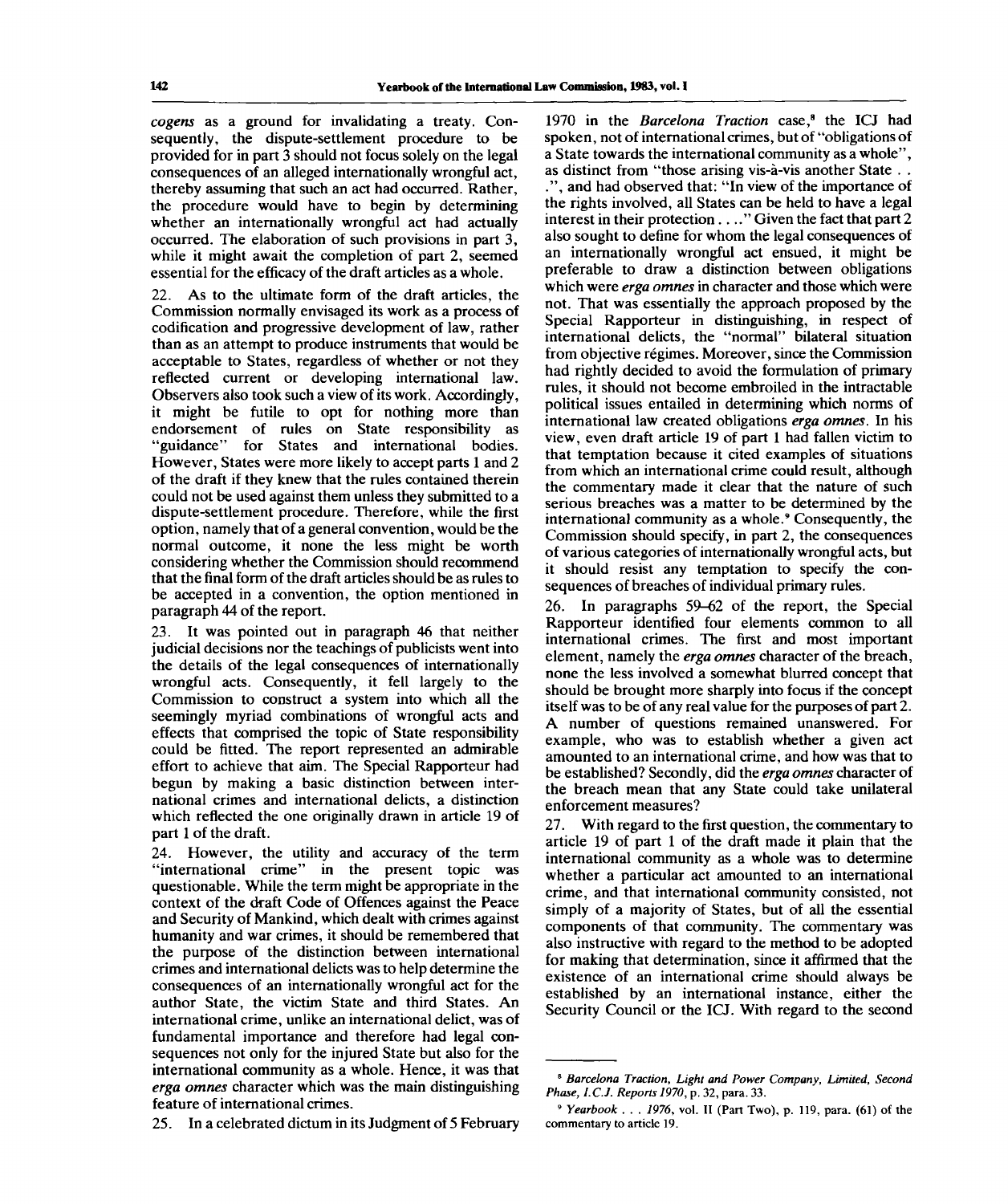question, the organized international community had exclusive jurisdiction over the situation, as stated in paragraph 60 of the report. That was the only practical way of preventing the chaos that would ensue if enforcement powers were left in the hands of individual States. That same idea was expressed in paragraphs 63-64 of the report, although it should be added that the international community as a whole should empower specific organs of the United Nations not only to decide on specific countermeasures in respect of international crimes but also to determine first the existence of the breach of an international obligation.

28. The third common element, namely that the duty not to intervene in the internal affairs of a State did not apply in cases of international crimes, was consistent with the second element, namely that intervention was allowed only after the existence of a grave breach of an international obligation had been established by an international instance, under United Nations auspices and using United Nations machinery. To allow any State to take reprisals or enforcement measures against a perpetrator would be to allow large States to intimidate, and intervene in the affairs of, small ones. That interpretation was substantially borne out in paragraph 61 of the report.

29. A disturbing possibility was that it would be for each individual State to determine whether or not the measures it proposed to take were prohibited by either general rules of customary law or treaties governing relationships between the author State and the other State, or group of States. In any event, to leave such a loophole would be to extend an invitation to States to resort to unilateral enforcement measures on the grounds that such countermeasures were not prohibited by rules of international law other than the inapplicable duty not to intervene in the internal affairs of States. Consequently, he would propose that the principle should be confined to intervention through the United Nations, in accordance with Chapter VII of the Charter.

30. The fourth common element of international crimes, the duty of solidarity, which seemed to follow on from the first two common elements, consisted of two aspects: the negative aspect of not lending support to the author State, and the positive aspect of support for legitimate countermeasures by other States. The Special Rapporteur accorded appropriate recognition to the limitations of the positive aspect of that duty by concluding, in paragraph 62 of the report, that the duty to support countermeasures was valid only within the framework of some form of international decisionmaking machinery.

31. As to acts of aggression, which formed a special category, he agreed with the Special Rapporteur that the legal consequences of aggression lay outside the Commission's competence because they were dealt with in the United Nations Charter. Nevertheless, the case made out by Mr. Jagota (1777th meeting) for spelling out in very simple fashion in part 2 the basic consequences of aggression for the author State, the injured State and third States was worthy of consideration. In the first place, as Mr. Jagota had observed, certain consequences existed quite separately from the Charter; in the second place, as Mr. Reuter had said (1778th meeting), the Security Council was rarely able to agree whether an act of aggression had been committed and, if it did agree, whether any action should be taken. In the meantime, of course, the hostilities continued. Hence, it might be useful to consider drawing up a list of rights and obligations that would in no way encroach on the system and the machinery provided for in the Charter and would be wholly without prejudice to the competence of the Security Council to determine the existence of an act of aggression under Article 39.

32. The author State's duties might include the following: to stop the aggression, to withdraw its forces, to restore the *status quo ante,* to make reparation and to guarantee non-repetition. The rights of the injured State could include the right to individual and collective self-defence, as allowed under Article 51 of the Charter, and the right to take other legitimate countermeasures, short of the use of force. In that connection, he agreed with Mr. Jagota that the Commission should not elaborate upon or attempt to define those rights, particularly in view of the commentary to article 34 of part 1 of the draft,<sup>10</sup> which applied with equal force to part 2. Lastly, the duties of third States would be not to recognize the results of the aggression as legal, not to assist the aggressor State and to support any collective measures taken under the Charter. Many of those rights and duties were also included in the draft convention on State responsibility prepared by Graefrath and Steiniger<sup>11</sup> and were listed in paragraph 53 of the report; the last two measures mentioned in that paragraph, however, should be excluded from the draft articles, as they fell within the scope of another topic under consideration by the Commission.

33. The question of "other international crimes" raised in paragraph 57 of the report, namely whether and to what extent the Commission should try to indicate the legal consequences of such crimes, was relevant because mere qualification of an act as an international crime did not mean that the legal consequences were necessarily the same as for all other international crimes. Graefrath and Steiniger had been correct in largely assimilating other international crimes to aggression, since they declared that Chapter VII of the Charter was applicable to such situations; but the Commission might also consider drawing up a list of legal consequences similar to that proposed by Mr. Jagota in connection with acts of aggression (1777th meeting, para. 8), although many of the "other international crimes" might not involve a "victim" State. As a minimum, it should be clear that the injured State could not do more than take protective measures and that, in the absence of United Nations sanctions, third States should also refrain from taking affirmative steps in respect of the author State. That also

<sup>10</sup>  *Yearbook . . . 1980,* vol. II (Part Two), pp. 52 *etseq.*

<sup>&</sup>lt;sup>11</sup> See 1775th meeting, footnote 6.